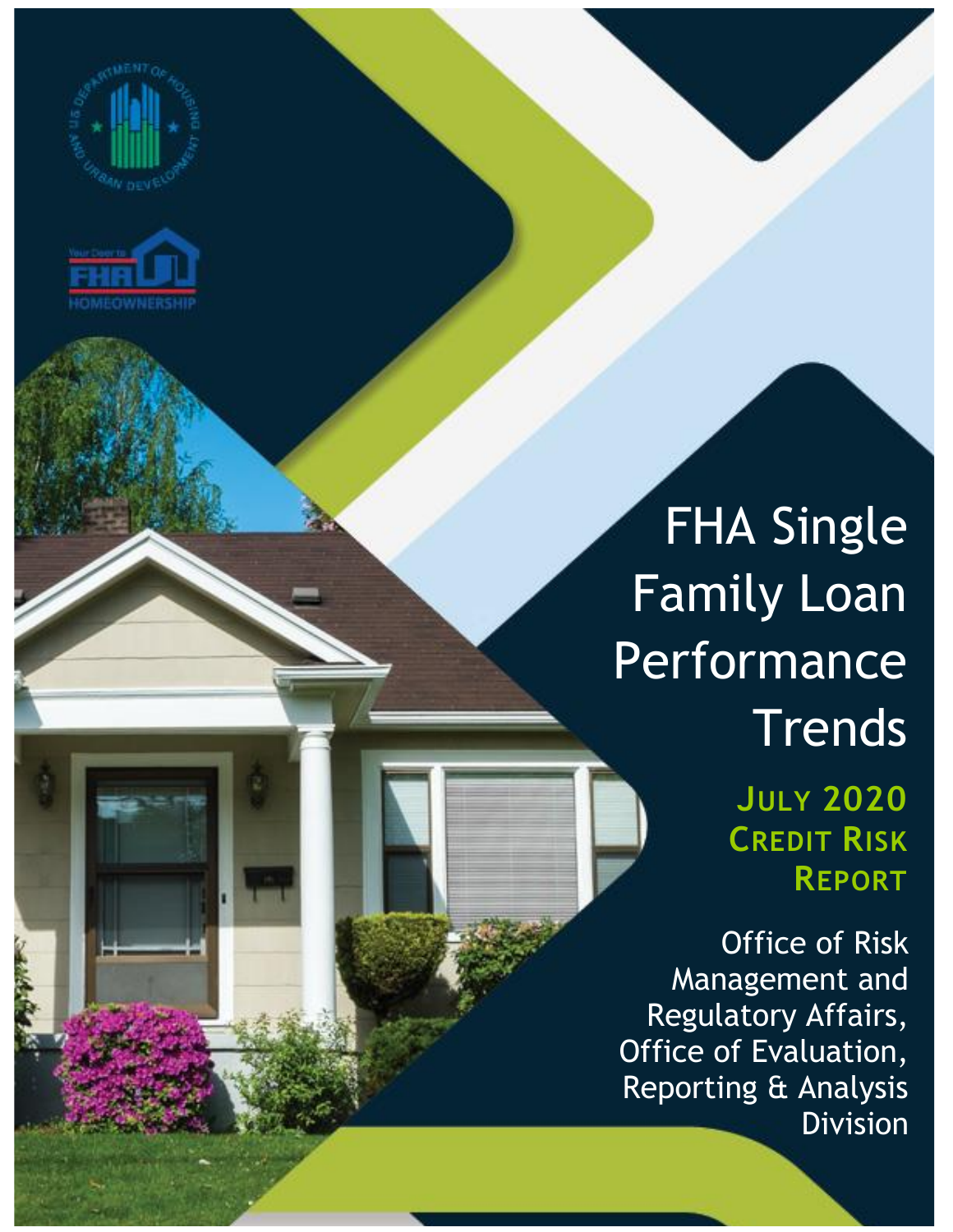## Table of Contents

## Table of Figures

| Figure 1<br>Failure Rate by Fiscal Year. |  |
|------------------------------------------|--|
|------------------------------------------|--|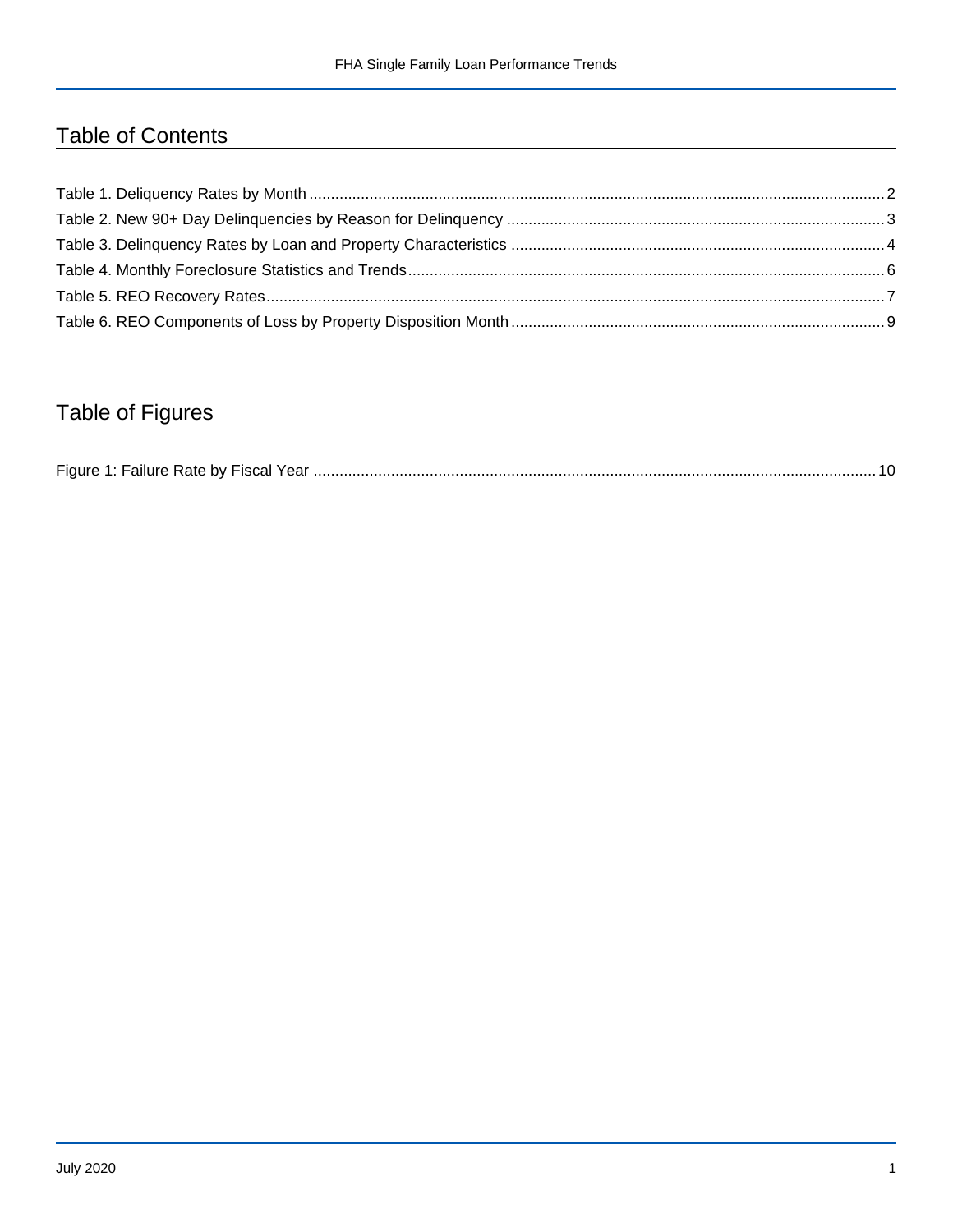|          |                        |        | Delinquency Rates <sup>a</sup> (%) |        | Exceptions <sup>b</sup> (%) |               |                              |
|----------|------------------------|--------|------------------------------------|--------|-----------------------------|---------------|------------------------------|
|          | Active<br>Insurance in |        |                                    |        |                             |               | Serious<br>Delinquency       |
| Month    | Force<br>(EOM)         | 30-day | 60-day                             | 90-day | In Foreclosure              | In Bankruptcy | Rate <sup>c</sup><br>$(\% )$ |
|          |                        |        | <b>Non-Seasonally Adjusted</b>     |        |                             |               |                              |
| Jul 2019 | 8,116,418              | 5.11   | 1.66                               | 1.96   | 0.91                        | 0.91          | 3.78                         |
| Aug      | 8,117,513              | 5.10   | 1.69                               | 2.00   | 0.91                        | 0.91          | 3.82                         |
| Sep      | 8,107,806              | 5.27   | 1.74                               | 2.07   | 0.90                        | 0.92          | 3.88                         |
| Oct      | 8,098,839              | 5.12   | 1.76                               | 2.13   | 0.89                        | 0.91          | 3.93                         |
| Nov      | 8,094,347              | 5.01   | 1.89                               | 2.26   | 0.88                        | 0.91          | 4.06                         |
| Dec      | 8,096,131              | 5.35   | 1.85                               | 2.52   | 0.90                        | 0.93          | 4.35                         |
| Jan 2020 | 8,125,137              | 5.09   | 1.75                               | 2.25   | 0.92                        | 0.94          | 4.12                         |
| Feb      | 8,128,001              | 5.16   | 1.65                               | 2.17   | 0.93                        | 0.94          | 4.04                         |
| Mar      | 8,122,723              | 5.59   | 1.61                               | 2.72   | 0.56                        | 0.69          | 3.97                         |
| Apr      | 8,118,070              | 9.20   | 2.28                               | 3.00   | 0.40                        | 0.64          | 4.04                         |
| May      | 8,098,590              | 6.37   | 5.99                               | 4.01   | 0.34                        | 0.56          | 4.91                         |
| Jun      | 8,066,691              | 4.74   | 3.71                               | 8.13   | 0.25                        | 0.58          | 8.97                         |
| Jul      | 8,038,312              | 4.15   | 2.51                               | 9.74   | 0.26                        | 0.58          | 10.58                        |
|          |                        |        | <b>Seasonally Adjusted</b>         |        |                             |               |                              |
| Jul 2019 | 8,116,418              | 5.23   | 1.70                               | 2.09   | 0.92                        | 0.91          | 3.93                         |
| Aug      | 8,117,513              | 4.97   | 1.65                               | 2.08   | 0.91                        | 0.92          | 3.91                         |
| Sep      | 8,107,806              | 5.05   | 1.65                               | 2.08   | 0.92                        | 0.93          | 3.93                         |
| Oct      | 8,098,839              | 4.82   | 1.63                               | 2.10   | 0.91                        | 0.92          | 3.93                         |
| Nov      | 8,094,347              | 4.56   | 1.68                               | 2.11   | 0.90                        | 0.91          | 3.93                         |
| Dec      | 8,096,131              | 4.75   | 1.61                               | 2.30   | 0.90                        | 0.93          | 4.14                         |
| Jan 2020 | 8,125,137              | 4.88   | 1.57                               | 2.03   | 0.92                        | 0.93          | 3.88                         |
| Feb      | 8,128,001              | 5.26   | 1.68                               | 2.06   | 0.91                        | 0.94          | 3.91                         |
| Mar      | 8,122,723              | 6.47   | 1.86                               | 2.83   | 0.54                        | 0.70          | 4.07                         |
| Apr      | 8,118,070              | 10.05  | 2.61                               | 3.15   | 0.39                        | 0.64          | 4.18                         |
| May      | 8,098,590              | 6.80   | 6.62                               | 4.26   | 0.34                        | 0.55          | 5.15                         |
| Jun      | 8,066,691              | 4.81   | 3.93                               | 8.63   | 0.25                        | 0.57          | 9.45                         |
| Jul      | 8,038,312              | 4.25   | 2.56                               | 10.40  | 0.26                        | 0.58          | 11.24                        |

<span id="page-2-0"></span>**Table 1. Delinquency Rates by Month**

EOM = end of month.

<sup>a</sup> The 90-day category includes all loans that are at least 3 months delinquent excluding those loans in-foreclosure or in-bankruptcy

processing.Included in the delinquency counts are loans under active consideration for loss mitigation foreclosure avoidance.

 $b$  Exceptions are counted separately from delinquencies, regardless of the length of the delinquency period.

<sup>c</sup> Serious delinquency rates are the sum of 90 day delinquencies, plus in-foreclosures and in-bankruptcies.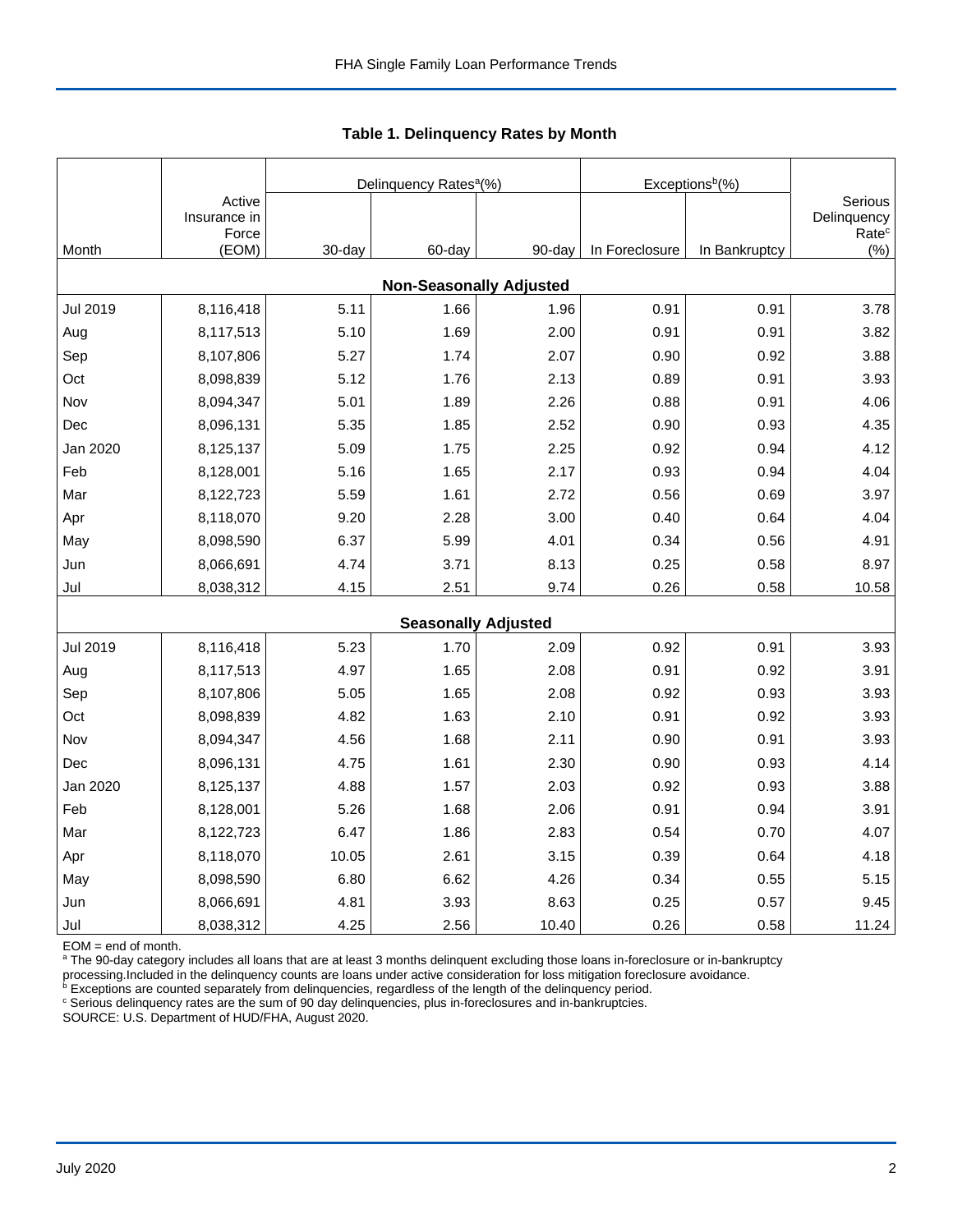|                    |               | Share by Reason for Delinquency (%) |            |             |                                                 |                     |           |                        |        |  |
|--------------------|---------------|-------------------------------------|------------|-------------|-------------------------------------------------|---------------------|-----------|------------------------|--------|--|
|                    |               |                                     |            |             |                                                 |                     |           |                        |        |  |
|                    | New 90+       |                                     |            |             | Death or<br>Illness of<br>Principal<br>Borrower |                     |           |                        |        |  |
| <b>Fiscal Year</b> | Day           | Reduction of                        |            | Excessive   | or                                              | Marital             | <b>No</b> | National               |        |  |
| and Quarter        | Delinquencies | Income                              | Unemployed | Obligations | Family                                          | <b>Difficulties</b> | Contact   | Emergency <sup>a</sup> | Otherb |  |
| 2015 Q3            | 71,869        | 30.77                               | 6.61       | 21.14       | 12.69                                           | 4.23                | 13.12     | 0.27                   | 11.16  |  |
| 2015 Q4            | 88,262        | 30.47                               | 6.56       | 22.03       | 12.72                                           | 4.02                | 12.11     | 0.31                   | 11.79  |  |
| 2016 Q1            | 92,606        | 30.54                               | 6.40       | 22.42       | 12.94                                           | 4.04                | 11.26     | 0.35                   | 12.04  |  |
| 2016 Q2            | 78,978        | 30.11                               | 6.67       | 22.57       | 12.76                                           | 3.92                | 11.80     | 0.42                   | 11.75  |  |
| 2016 Q3            | 66,500        | 30.75                               | 6.72       | 22.81       | 13.29                                           | 4.19                | 10.59     | 0.56                   | 11.11  |  |
| 2016 Q4            | 85,289        | 31.68                               | 6.98       | 23.53       | 13.08                                           | 4.03                | 9.57      | 0.55                   | 10.58  |  |
| 2017 Q1            | 94,958        | 31.25                               | 6.71       | 24.08       | 13.09                                           | 3.81                | 9.12      | 0.66                   | 11.27  |  |
| 2017 Q2            | 75,376        | 31.37                               | 6.85       | 24.02       | 13.15                                           | 3.84                | 9.68      | 0.79                   | 10.30  |  |
| 2017 Q3            | 65,531        | 30.48                               | 6.77       | 23.97       | 13.71                                           | 3.90                | 9.75      | 1.07                   | 10.35  |  |
| 2017 Q4            | 87,286        | 30.94                               | 6.76       | 24.40       | 12.91                                           | 3.74                | 8.99      | 1.43                   | 10.84  |  |
| 2018 Q1            | 157,584       | 23.85                               | 4.50       | 22.11       | 8.51                                            | 2.38                | 7.14      | 1.28                   | 30.24  |  |
| 2018 Q2            | 88,660        | 28.53                               | 5.99       | 23.89       | 11.54                                           | 3.23                | 8.68      | 1.61                   | 16.53  |  |
| 2018 Q3            | 64,397        | 30.04                               | 6.38       | 24.45       | 12.58                                           | 3.78                | 8.79      | 2.58                   | 11.40  |  |
| 2018 Q4            | 84,222        | 30.47                               | 6.51       | 24.65       | 12.80                                           | 3.80                | 8.61      | 3.20                   | 9.95   |  |
| 2019 Q1            | 92,065        | 29.89                               | 6.36       | 24.77       | 12.77                                           | 3.56                | 8.51      | 4.20                   | 9.94   |  |
| 2019 Q2            | 84,788        | 29.56                               | 6.51       | 23.78       | 12.80                                           | 3.58                | 8.53      | 6.07                   | 9.17   |  |
| 2019 Q3            | 69,223        | 27.82                               | 6.42       | 23.32       | 12.73                                           | 3.64                | 7.89      | 9.29                   | 8.89   |  |
| 2019 Q4            | 90,457        | 26.75                               | 6.30       | 22.93       | 12.07                                           | 3.29                | 7.50      | 12.81                  | 8.35   |  |
| 2020 Q1            | 113,969       | 23.39                               | 5.61       | 19.56       | 10.04                                           | 2.58                | 7.30      | 20.08                  | 11.44  |  |
| 2020 Q2            | 86,541        | 18.00                               | 5.45       | 16.25       | 8.01                                            | 1.99                | 9.41      | 33.50                  | 7.39   |  |
| 2020 Q3            | 467,424       | 4.96                                | 1.69       | 1.60        | 0.72                                            | 0.13                | 1.91      | 84.32                  | 4.65   |  |
| 2020 Q4 - Jul      | 172,753       | 2.78                                | 1.22       | 0.94        | 0.45                                            | 0.08                | 1.83      | 88.89                  | 3.81   |  |

<span id="page-3-0"></span>**Table 2. New 90+ Day Delinquencies by Reason for Delinquency**

a Includes neighborhood problems and COVID-19 Pandemic.

**b** Includes abandonment of property, distant employment transfer, property problems, inability to sell or rent property, military service, business failure, casualty loss, energy-environment cost, servicing problems, payment adjustment, payment dispute, transfer of ownership pending fraud and incarceration.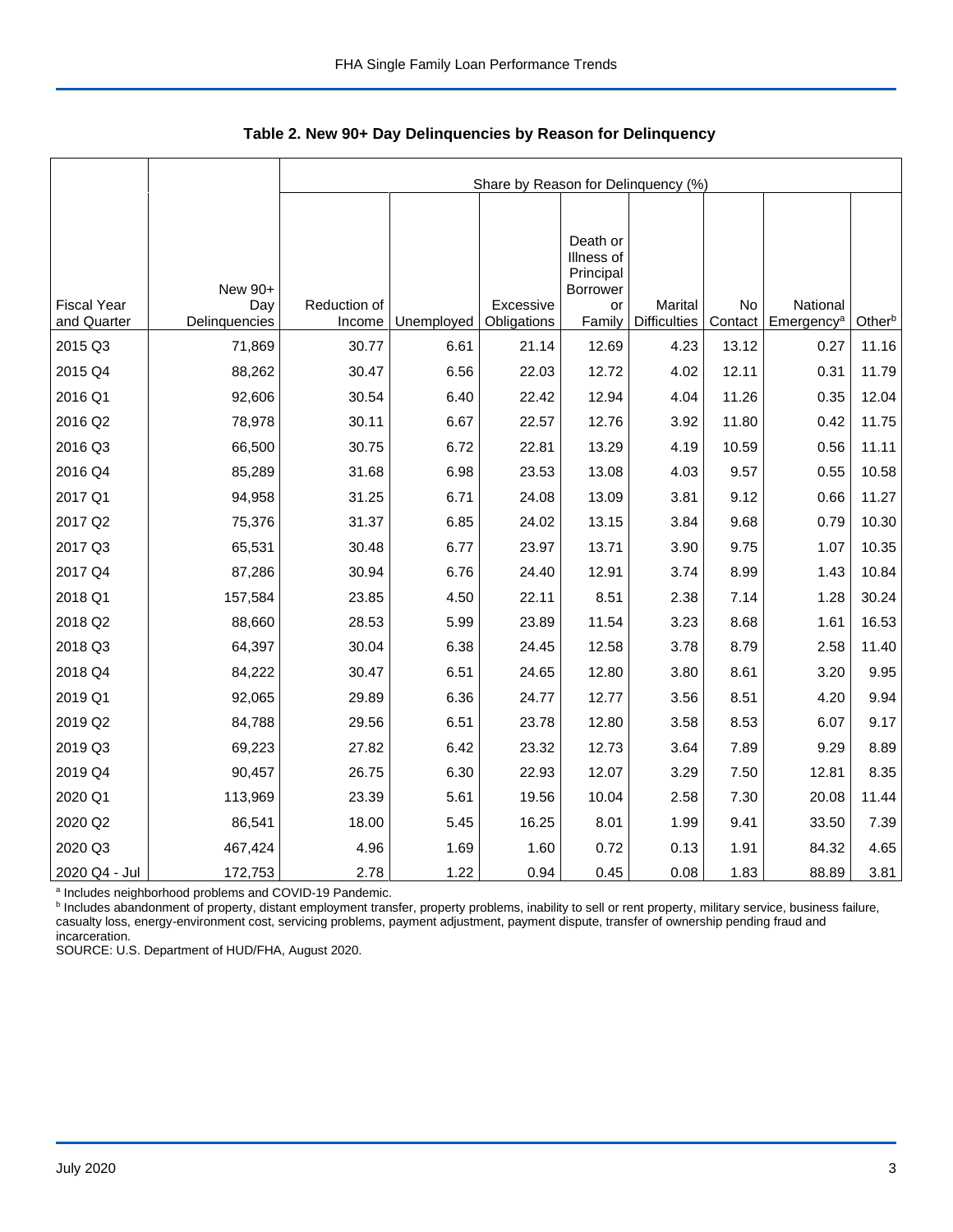|                            |                     | Rates in Percent of Active Loan Counts |        |        |         |             |            |                        |  |
|----------------------------|---------------------|----------------------------------------|--------|--------|---------|-------------|------------|------------------------|--|
|                            | <b>IIF</b>          | All Past                               |        |        |         | In          | In         | Serious<br>Delinquency |  |
|                            | Shares <sup>a</sup> | Due <sup>b</sup>                       | 30 Day | 60 Day | 90+ Day | Foreclosure | Bankruptcy | Rate <sup>c</sup>      |  |
| <b>Loan Purpose</b>        |                     |                                        |        |        |         |             |            |                        |  |
| All Active Loans           | 8,038,312           | 17.24                                  | 4.15   | 2.51   | 9.74    | 0.26        | 0.58       | 10.58                  |  |
| Purchase                   | 69.07               | 18.66                                  | 4.51   | 2.72   | 10.54   | 0.26        | 0.62       | 11.42                  |  |
| Refinance                  | 30.93               | 14.05                                  | 3.34   | 2.02   | 7.95    | 0.25        | 0.48       | 8.69                   |  |
| <b>Refinance</b>           |                     |                                        |        |        |         |             |            |                        |  |
| Refinance Loans            | 2,486,216           | 14.05                                  | 3.34   | 2.02   | 7.95    | 0.25        | 0.48       | 8.69                   |  |
| Conventional               | 33.19               | 14.45                                  | 3.57   | 2.00   | 7.99    | 0.33        | 0.55       | 8.88                   |  |
| No Cash-out                | 19.06               | 13.88                                  | 3.47   | 1.92   | 7.59    | 0.33        | 0.57       | 8.48                   |  |
| Cash-out                   | 14.14               | 15.22                                  | 3.70   | 2.10   | 8.54    | 0.34        | 0.53       | 9.41                   |  |
| <b>FHA</b>                 | 14.48               | 14.26                                  | 3.39   | 2.13   | 8.20    | 0.14        | 0.40       | 8.74                   |  |
| No Cash-out                | 7.36                | 12.99                                  | 3.12   | 1.98   | 7.36    | 0.13        | 0.40       | 7.88                   |  |
| Cash-out                   | 7.12                | 15.58                                  | 3.66   | 2.30   | 9.07    | 0.15        | 0.41       | 9.62                   |  |
| Streamline                 | 52.33               | 13.75                                  | 3.19   | 2.01   | 7.86    | 0.22        | 0.47       | 8.55                   |  |
| <b>Credit Score Ranged</b> |                     |                                        |        |        |         |             |            |                        |  |
| Loans with Credit Scores   | 6,419,426           | 17.74                                  | 4.20   | 2.58   | 10.13   | 0.25        | 0.57       | 10.95                  |  |
| < 500                      | 0.09                | 35.54                                  | 8.65   | 4.00   | 19.49   | 1.36        | 2.05       | 22.89                  |  |
| 500-579                    | 1.74                | 31.25                                  | 7.84   | 4.14   | 16.75   | 0.98        | 1.54       | 19.27                  |  |
| 580-619                    | 8.26                | 27.17                                  | 6.71   | 3.92   | 14.95   | 0.50        | 1.09       | 16.54                  |  |
| 620-659                    | 32.46               | 22.93                                  | 5.55   | 3.33   | 12.91   | 0.31        | 0.82       | 14.04                  |  |
| 660-719                    | 39.16               | 15.24                                  | 3.51   | 2.23   | 8.93    | 0.18        | 0.39       | 9.50                   |  |
| 720-850                    | 18.28               | 8.22                                   | 1.81   | 1.24   | 4.91    | 0.10        | 0.15       | 5.16                   |  |
| <b>Fiscal Year Cohort</b>  |                     |                                        |        |        |         |             |            |                        |  |
| <b>All Cohorts</b>         | 8,038,312           | 17.24                                  | 4.15   | 2.51   | 9.74    | 0.26        | 0.58       | 10.58                  |  |
| pre-2005                   | 7.29                | 18.12                                  | 5.45   | 2.65   | 8.80    | 0.38        | 0.84       | 10.02                  |  |
| 2005                       | 1.12                | 22.10                                  | 5.87   | 3.14   | 11.83   | 0.44        | 0.81       | 13.08                  |  |
| 2006                       | 0.91                | 23.56                                  | 6.01   | 3.25   | 12.65   | 0.65        | 1.00       | 14.30                  |  |
| 2007                       | 0.86                | 25.81                                  | 6.63   | 3.29   | 13.48   | 1.02        | 1.39       | 15.88                  |  |
| 2008                       | 2.01                | 26.60                                  | 6.64   | 3.44   | 14.15   | 1.08        | 1.28       | 16.51                  |  |
| 2009                       | 4.23                | 20.09                                  | 4.84   | 2.64   | 11.03   | 0.65        | 0.93       | 12.61                  |  |
| 2010                       | 5.32                | 17.04                                  | 4.04   | 2.29   | 9.63    | 0.36        | 0.71       | 10.70                  |  |
| 2011                       | 4.30                | 15.76                                  | 3.51   | 2.17   | 9.17    | 0.26        | 0.64       | 10.07                  |  |
| 2012                       | 5.36                | 14.62                                  | 3.12   | 2.06   | 8.71    | 0.16        | 0.56       | 9.43                   |  |
| 2013                       | 7.52                | 13.33                                  | 2.88   | 1.88   | 7.91    | 0.16        | 0.50       | 8.57                   |  |
| 2014                       | 3.47                | 18.79                                  | 4.30   | 2.55   | 10.57   | 0.34        | 1.01       | 11.93                  |  |
| 2015                       | 6.36                | 18.47                                  | 4.28   | 2.54   | 10.55   | 0.27        | 0.83       | 11.65                  |  |
| 2016                       | 9.22                | 18.18                                  | 4.29   | 2.57   | 10.35   | 0.25        | 0.70       | 11.31                  |  |
| 2017                       | 10.48               | 18.98                                  | 4.53   | 2.67   | 10.95   | 0.24        | 0.59       | 11.79                  |  |
| 2018                       | 8.90                | 21.15                                  | 4.96   | 3.05   | 12.35   | 0.25        | 0.54       | 13.14                  |  |
| 2019                       | 9.34                | 19.78                                  | 4.53   | 3.12   | 11.80   | 0.10        | 0.22       | 12.13                  |  |
| 2020                       | 13.28               | 9.41                                   | 2.48   | 1.83   | 5.07    | 0.00        | 0.02       | 5.09                   |  |

<span id="page-4-0"></span>Table 3. Delinquency Rates by Loan and Property Characteristics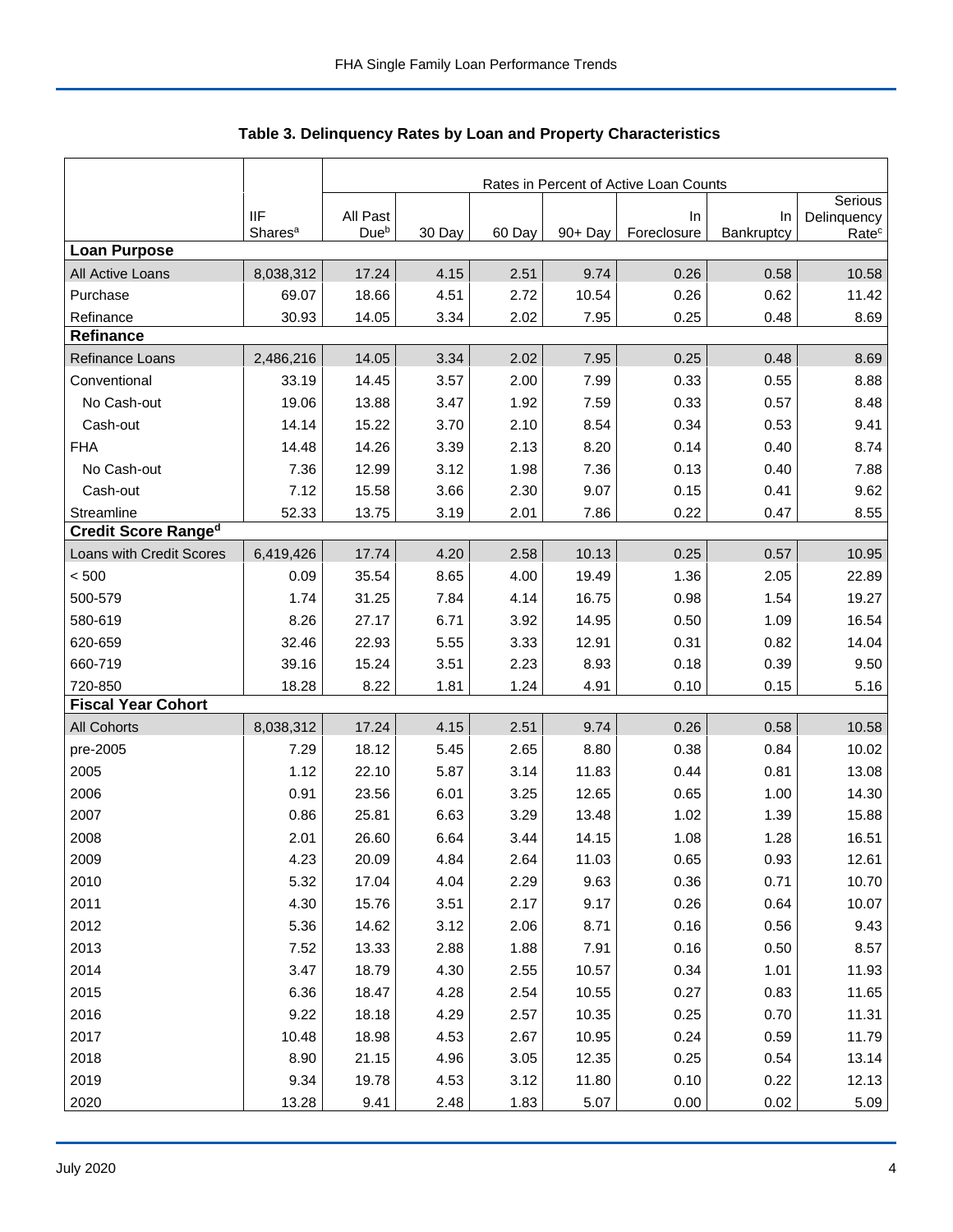|                                           |                     |                  |        |        |         | Rates in Percent of Active Loan Counts |            |                          |
|-------------------------------------------|---------------------|------------------|--------|--------|---------|----------------------------------------|------------|--------------------------|
|                                           | <b>IIF</b>          | All Past         |        |        |         | $\ln$                                  | In         | Seriously<br>Delinquency |
|                                           | Shares <sup>a</sup> | Due <sup>b</sup> | 30 Day | 60 Day | 90+ Day | Foreclosure                            | Bankruptcy | Rate <sup>c</sup>        |
| Loan Amount at Origination (\$ thousands) |                     |                  |        |        |         |                                        |            |                          |
| All Loan Amounts                          | 8,038,312           | 17.24            | 4.15   | 2.51   | 9.74    | 0.26                                   | 0.58       | 10.58                    |
| < 50                                      | 2.39                | 13.61            | 4.40   | 2.04   | 6.05    | 0.46                                   | 0.65       | 7.17                     |
| 50-99                                     | 20.43               | 14.91            | 4.26   | 2.23   | 7.36    | 0.36                                   | 0.69       | 8.41                     |
| 100-149                                   | 26.16               | 16.40            | 4.18   | 2.42   | 8.86    | 0.27                                   | 0.67       | 9.80                     |
| 150-199                                   | 20.40               | 17.29            | 4.17   | 2.55   | 9.79    | 0.22                                   | 0.56       | 10.56                    |
| 200-249                                   | 13.16               | 18.13            | 4.06   | 2.65   | 10.76   | 0.19                                   | 0.47       | 11.41                    |
| 250-399                                   | 14.52               | 20.46            | 4.04   | 2.84   | 12.97   | 0.19                                   | 0.41       | 13.57                    |
| 400-499                                   | 1.82                | 22.56            | 3.74   | 3.01   | 15.30   | 0.18                                   | 0.32       | 15.80                    |
| > 499                                     | 1.13                | 25.17            | 3.63   | 3.08   | 17.94   | 0.24                                   | 0.27       | 18.46                    |
| <b>Property Type</b>                      |                     |                  |        |        |         |                                        |            |                          |
| All Property Types                        | 8,038,312           | 17.24            | 4.15   | 2.51   | 9.74    | 0.26                                   | 0.58       | 10.58                    |
| Detached                                  | 86.40               | 17.24            | 4.19   | 2.52   | 9.70    | 0.24                                   | 0.59       | 10.53                    |
| <b>Manufactured Housing</b>               | 3.44                | 14.09            | 4.21   | 2.16   | 6.62    | 0.46                                   | 0.64       | 7.73                     |
| 2-4 Units                                 | 2.21                | 20.45            | 3.64   | 2.69   | 13.33   | 0.45                                   | 0.34       | 14.12                    |
| Condo                                     | 2.77                | 15.05            | 3.06   | 2.07   | 9.24    | 0.23                                   | 0.45       | 9.92                     |
| Townhouse                                 | 5.17                | 19.02            | 4.23   | 2.75   | 11.23   | 0.29                                   | 0.53       | 12.04                    |
| <b>Purchase Loan Type</b>                 |                     |                  |        |        |         |                                        |            |                          |
| All Purchase Loans                        | 5,551,681           | 18.66            | 4.51   | 2.72   | 10.54   | 0.26                                   | 0.62       | 11.42                    |
| Repeat                                    | 16.28               | 15.89            | 3.94   | 2.30   | 8.92    | 0.21                                   | 0.51       | 9.64                     |
| First-time                                | 83.72               | 19.20            | 4.62   | 2.81   | 10.86   | 0.27                                   | 0.64       | 11.77                    |
| Down Payment Assistance (DPA) Type        |                     |                  |        |        |         |                                        |            |                          |
| All Sources of Funds                      | 8,038,312           | 17.24            | 4.15   | 2.51   | 9.74    | 0.26                                   | 0.58       | 10.58                    |
| Government                                | 7.88                | 18.52            | 4.54   | 2.91   | 10.02   | 0.32                                   | 0.73       | 11.07                    |
| Relative                                  | 16.16               | 21.72            | 5.15   | 3.09   | 12.55   | 0.27                                   | 0.66       | 13.48                    |
| Other                                     | 1.91                | 23.29            | 5.83   | 3.36   | 12.68   | 0.41                                   | 1.00       | 14.09                    |
| Seller Funded                             | 0.50                | 30.62            | 7.50   | 3.98   | 16.52   | 1.02                                   | 1.60       | 19.14                    |
| No DPA                                    | 73.54               | 15.87            | 3.82   | 2.30   | 8.97    | 0.24                                   | 0.52       | 9.74                     |

**Table 3. Delinquency Rates by Loan and Property Characteristics**

IIF = insurance in force.

<sup>a</sup> For each subpanel, the loan shares add to 100%. However, in some of the subpanels, the total loans in the analysis do not add to 100% of IIF. For example, the IIF shares for refinance loans add to 100% of refinance loans. Streamline refinance loans are not included in the Credit Score

Range analysis; the IIF shares in that panel, add to 100% of fully-underwritten loans.<br><sup>b</sup> Includes all loans 30 or more days past due, including those in bankruptcy or foreclosure.

c Includes all loans 90 days past due plus all in-bankruptcy and in-foreclosure cases.

<sup>d</sup> Credit score reporting began in May 2004 but was not mandatory until July 2008. Streamline Refinance loans do not require credit score reporting.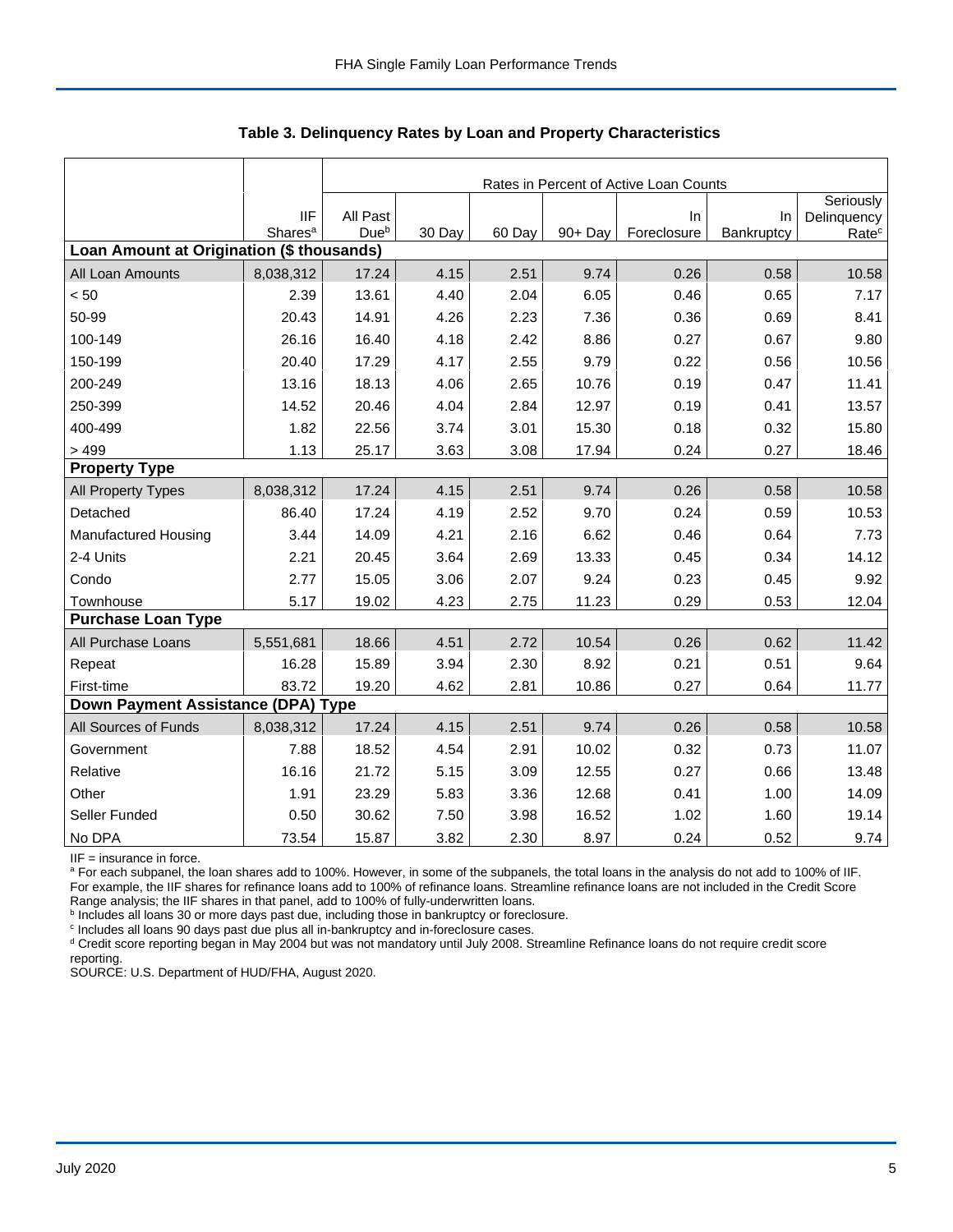|        |       |              |               |                          |             | Foreclosure             | Annualized         |
|--------|-------|--------------|---------------|--------------------------|-------------|-------------------------|--------------------|
| Fiscal |       | Insurance in | Foreclosure   | In                       | Foreclosure | Starts:                 | Foreclosure        |
| Year   | Month | Force        | <b>Starts</b> | Foreclosure <sup>a</sup> | Claimsb     | 6-month MA <sup>c</sup> | Rate <sup>d%</sup> |
| 2017   | Jul   | 7,962,527    | 8,115         | 103,183                  | 5,825       | 9,699                   | 0.87               |
|        | Aug   | 7,973,604    | 9,473         | 103,830                  | 6,800       | 9,462                   | 1.02               |
|        | Sep   | 7,982,070    | 8,024         | 94,946                   | 5,786       | 8,836                   | 0.87               |
| 2018   | Oct   | 7,986,663    | 8,761         | 94,012                   | 6,008       | 8,782                   | 0.90               |
|        | Nov   | 7,988,634    | 8,491         | 92,810                   | 5,524       | 8,608                   | 0.83               |
|        | Dec   | 7,989,699    | 8,858         | 93,261                   | 4,756       | 8,620                   | 0.71               |
|        | Jan   | 8,005,645    | 9,877         | 91,506                   | 5,066       | 8,914                   | 0.76               |
|        | Feb   | 8,007,772    | 9,941         | 92,797                   | 5,023       | 8,992                   | 0.75               |
|        | Mar   | 8,007,182    | 10,248        | 92,153                   | 5,708       | 9,363                   | 0.85               |
|        | Apr   | 8,012,065    | 9,702         | 90,663                   | 5,405       | 9,520                   | 0.81               |
|        | May   | 8,015,714    | 10,277        | 89,409                   | 5,804       | 9,817                   | 0.87               |
|        | Jun   | 8,024,523    | 9,111         | 87,390                   | 5,440       | 9,859                   | 0.81               |
|        | Jul   | 8,031,487    | 8,385         | 82,258                   | 4,882       | 9,611                   | 0.73               |
|        | Aug   | 8,037,609    | 9,817         | 85,106                   | 5,207       | 9,590                   | 0.77               |
|        | Sep   | 8,048,639    | 7,833         | 83,334                   | 4,151       | 9,188                   | 0.62               |
| 2019   | Oct   | 8,062,967    | 10,362        | 81,407                   | 5,549       | 9,298                   | 0.82               |
|        | Nov   | 8,077,125    | 9,323         | 80,980                   | 4,488       | 9,139                   | 0.66               |
|        | Dec   | 8,086,151    | 9,435         | 80,094                   | 4,086       | 9,193                   | 0.60               |
|        | Jan   | 8,112,026    | 11,400        | 83,174                   | 4,469       | 9,695                   | 0.66               |
|        | Feb   | 8,117,180    | 10,291        | 84,258                   | 4,355       | 9,774                   | 0.64               |
|        | Mar   | 8,118,034    | 10,206        | 81,377                   | 4,703       | 10,170                  | 0.69               |
|        | Apr   | 8,117,498    | 9,465         | 78,277                   | 4,883       | 10,020                  | 0.72               |
|        | May   | 8,114,839    | 8,884         | 76,321                   | 3,984       | 9,947                   | 0.59               |
|        | Jun   | 8,114,665    | 7,717         | 74,502                   | 3,746       | 9,661                   | 0.55               |
|        | Jul   | 8,116,418    | 8,062         | 73,946                   | 3,761       | 9,104                   | 0.55               |
|        | Aug   | 8,117,513    | 9,069         | 73,562                   | 4,032       | 8,901                   | 0.59               |
|        | Sep   | 8,107,806    | 7,828         | 72,575                   | 3,558       | 8,504                   | 0.53               |
| 2020   | Oct   | 8,098,839    | 9,771         | 71,711                   | 4,163       | 8,555                   | 0.62               |
|        | Nov   | 8,094,347    | 8,610         | 71,543                   | 3,652       | 8,510                   | 0.54               |
|        | Dec   | 8,096,131    | 9,107         | 73,070                   | 3,566       | 8,741                   | 0.53               |
|        | Jan   | 8,125,137    | 10,739        | 75,086                   | 3,855       | 9,187                   | 0.57               |
|        | Feb   | 8,128,001    | 10,434        | 75,294                   | 3,378       | 9,415                   | 0.50               |
|        | Mar   | 8,122,723    | 5,987         | 45,107                   | 3,910       | 9,108                   | 0.58               |
|        | Apr   | 8,118,070    | 61            | 32,204                   | 3,365       | 7,490                   | 0.50               |
|        | May   | 8,098,590    | 254           | 27,748                   | 2,302       | 6,097                   | 0.34               |
|        | Jun   | 8,066,691    | 434           | 20,552                   | 2,082       | 4,652                   | 0.31               |
|        | Jul   | 8,038,312    | 571           | 20,737                   | 1,802       | 2,957                   | 0.27               |

<span id="page-6-0"></span>**Table 4. Monthly Foreclosure Statistics and Trends**

<sup>a</sup> Numbers of loans are in some stage of foreclosure processing at the end of each month.

b This is the number of claims paid by HUD. These are nearly all for completed foreclosure actions.

<sup>c</sup> The six-month moving average of foreclosure starts is presented here to smooth out variations in actual starts each month. <sup>d</sup> An annualized foreclosure rate takes the monthly foreclosure claim rate and transforms that into its annual equivalency. That is, if the same foreclosure claim rate continued for 12 straight months, then the figure is the final annual foreclosure rate result as a percentage of beginning insurance-in-force.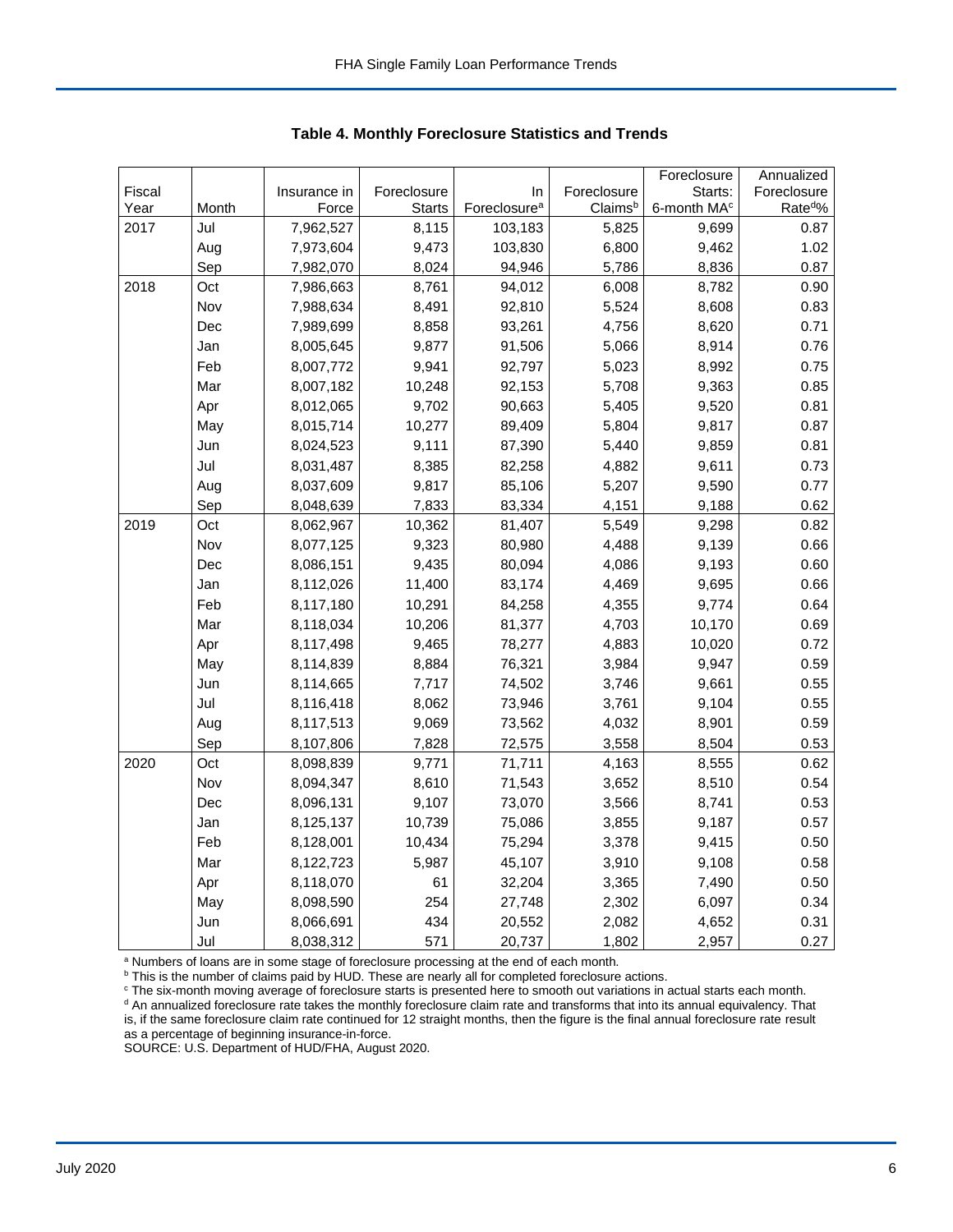|                                |                |                  | Recovery Rates (%) |                  |                                          |               |  |  |  |
|--------------------------------|----------------|------------------|--------------------|------------------|------------------------------------------|---------------|--|--|--|
|                                |                |                  |                    |                  | Percentage Point Change<br>From Previous | From Previous |  |  |  |
| Disposition State <sup>b</sup> | Dispositions   | <b>June 2020</b> | May 2020           | <b>June 2019</b> | Month                                    | Year          |  |  |  |
| US                             | 1,445          | 52.7             | 50.9               | 47.9             | 1.9                                      | 4.8           |  |  |  |
| <b>TX</b>                      | 124            | 65.2             | 61.0               | 69.5             | 4.2                                      | $-4.4$        |  |  |  |
| IL.                            | 93             | 27.6             | 24.9               | 17.4             | 2.7                                      | 10.2          |  |  |  |
| OH                             | 79             | 40.0             | 39.0               | 42.5             | 1.0                                      | $-2.6$        |  |  |  |
| PA                             | 72             | 46.6             | 52.1               | 31.1             | $-5.5$                                   | 15.5          |  |  |  |
| <b>CT</b>                      | 67             | 43.3             | 51.0               | 35.2             | $-7.7$                                   | 8.1           |  |  |  |
| LA                             | 65             | 40.1             | 41.4               | 53.1             | $-1.3$                                   | $-13.0$       |  |  |  |
| <b>NY</b>                      | 60             | 10.9             | 21.1               | 13.3             | $-10.3$                                  | $-2.5$        |  |  |  |
| IN                             | 56             | 52.5             | 42.2               | 47.4             | 10.3                                     | 5.1           |  |  |  |
| MI                             | 53             | 50.1             | 54.3               | 48.6             | $-4.2$                                   | 1.5           |  |  |  |
| <b>NJ</b>                      | 53             | 38.6             | 34.0               | 25.6             | 4.7                                      | 13.0          |  |  |  |
| AL                             | 52             | 49.1             | 58.9               | 58.4             | $-9.8$                                   | $-9.3$        |  |  |  |
| <b>MD</b>                      | 52             | 51.2             | 43.9               | 51.5             | 7.3                                      | $-0.4$        |  |  |  |
| FL.                            | 47             | 64.8             | 63.8               | 52.9             | 1.0                                      | 11.9          |  |  |  |
| <b>MO</b>                      | 46             | 60.0             | 56.1               | 58.9             | 3.9                                      | $1.1$         |  |  |  |
| VA                             | 44             | 68.2             | 67.4               | 54.7             | 0.8                                      | 13.5          |  |  |  |
| KS                             | 42             | 51.8             | 50.1               | 52.5             | 1.7                                      | $-0.7$        |  |  |  |
| <b>PR</b>                      | 33             | 47.3             | 59.2               | 51.9             | $-11.9$                                  | $-4.6$        |  |  |  |
| GA                             | 32             | 76.2             | 79.2               | 56.3             | $-3.0$                                   | 20.0          |  |  |  |
| <b>MS</b>                      | 31             | 54.1             | 48.7               | 52.7             | 5.4                                      | 1.4           |  |  |  |
| <b>NM</b>                      | 30             | 53.9             | 44.8               | 64.2             | 9.1                                      | $-10.3$       |  |  |  |
| OK                             | 29             | 48.2             | 49.8               | 48.3             | $-1.7$                                   | $-0.1$        |  |  |  |
| <b>NC</b>                      | 26             | 64.3             | 56.6               | 45.9             | 7.7                                      | 18.3          |  |  |  |
| KY                             | 25             | 43.8             | 50.4               | 43.4             | $-6.6$                                   | 0.4           |  |  |  |
| WV                             | 22             | 38.6             | 47.3               | 16.4             | $-8.7$                                   | 22.1          |  |  |  |
| <b>WY</b>                      | 22             | 55.7             | 61.8               | 49.6             | $-6.1$                                   | 6.0           |  |  |  |
| CO                             | 21             | 87.5             | 83.0               | 89.4             | 4.5                                      | $-1.8$        |  |  |  |
| <b>MN</b>                      | 21             | 70.3             | 59.0               | 59.1             | 11.3                                     | 11.2          |  |  |  |
| <b>TN</b>                      | 21             | 58.0             | 64.0               | 79.1             | $-5.9$                                   | $-21.0$       |  |  |  |
| SC                             | 19             | 54.4             | 51.7               | 46.5             | 2.7                                      | 7.9           |  |  |  |
| AR                             | 18             | 51.7             | 36.6               | 57.5             | 15.0                                     | $-5.8$        |  |  |  |
| CA                             | 12             | 88.6             | 79.5               | 80.9             | 9.0                                      | 7.7           |  |  |  |
| MA                             | 11             | 86.6             | 69.5               | 53.0             | 17.1                                     | 33.6          |  |  |  |
| AZ                             | $10$           | 77.2             | 47.2               | 49.0             | 30.0                                     | 28.2          |  |  |  |
| WA                             | 9              | 74.8             | 58.3               | 88.8             | 16.5                                     | $-14.0$       |  |  |  |
| <b>ND</b>                      | 7              | 47.3             | 39.7               | 69.5             | 7.6                                      | $-22.2$       |  |  |  |
| VT                             | $\overline{7}$ | $7.9$            | 25.8               | 43.5             | $-17.8$                                  | $-35.6$       |  |  |  |
| <b>MT</b>                      | 6              | 56.5             | 53.7               | 57.3             | 2.8                                      | $-0.9$        |  |  |  |
| <b>NH</b>                      | 6              | 116.7            | 65.7               | $-17.1$          | 50.9                                     | 133.7         |  |  |  |
| OR                             | 6              | 78.0             | 95.3               | 83.6             | $-17.3$                                  | $-5.6$        |  |  |  |

<span id="page-7-0"></span>Tabl e 5. REO R ecovery R ates **Table 5. REO Recovery Rates**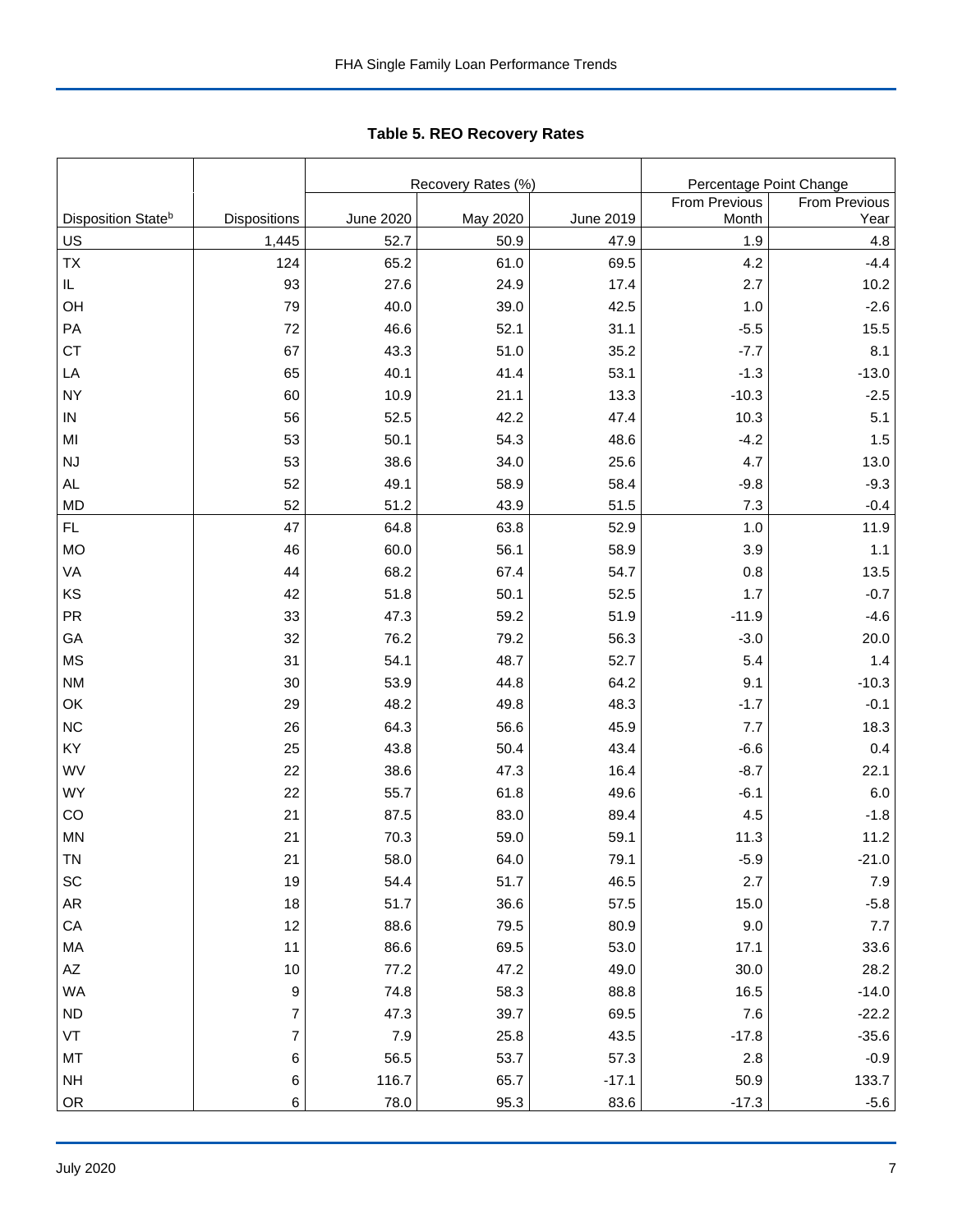|                                |                     |           | Recovery Rates (%) | Percentage Point Change |               |                      |
|--------------------------------|---------------------|-----------|--------------------|-------------------------|---------------|----------------------|
|                                |                     |           |                    |                         | From Previous | <b>From Previous</b> |
| Disposition State <sup>b</sup> | <b>Dispositions</b> | June 2020 | May 2020           | June 2019               | Month         | Year                 |
| AK                             | 3                   | 58.9      | 78.9               | 66.9                    | $-19.9$       | $-8.0$               |
| ID                             | 3                   | 67.2      | 90.8               | 96.8                    | $-23.6$       | $-29.7$              |
| R <sub>l</sub>                 | 3                   | 94.9      | 51.7               | 54.6                    | 43.2          | 40.3                 |
| UT                             | 3                   | 97.1      | 75.9               | 79.2                    | 21.2          | 17.9                 |
| DE                             | 2                   | 29.9      | 27.7               | 92.8                    | 2.2           | $-62.9$              |
| ME                             | $\overline{2}$      | 20.0      | 34.8               | 26.2                    | $-14.8$       | $-6.2$               |
| IA                             | $\Omega$            | na        | 30.1               | 31.9                    | na            | na                   |
| <b>NE</b>                      | $\Omega$            | na        | 40.6               | 67.5                    | na            | na                   |
| <b>NV</b>                      | $\Omega$            | na        | 78.4               | 27.3                    | na            | na                   |
| SD                             | $\Omega$            | na        | 42.5               | 70.7                    | na            | na                   |
| VI                             | $\mathbf{0}$        | na        | 21.9               | na                      | na            | na                   |
| WI                             | 0                   | na        | 48.1               | 45.0                    | na            | na                   |

## **Table 5. REO Recovery Rates**

na = not applicable

<sup>a</sup> Rates are percentages of unpaid loan balance at time of default.

<sup>b</sup> State records are sorted by number of dispositions in the most recent month (largest to smallest).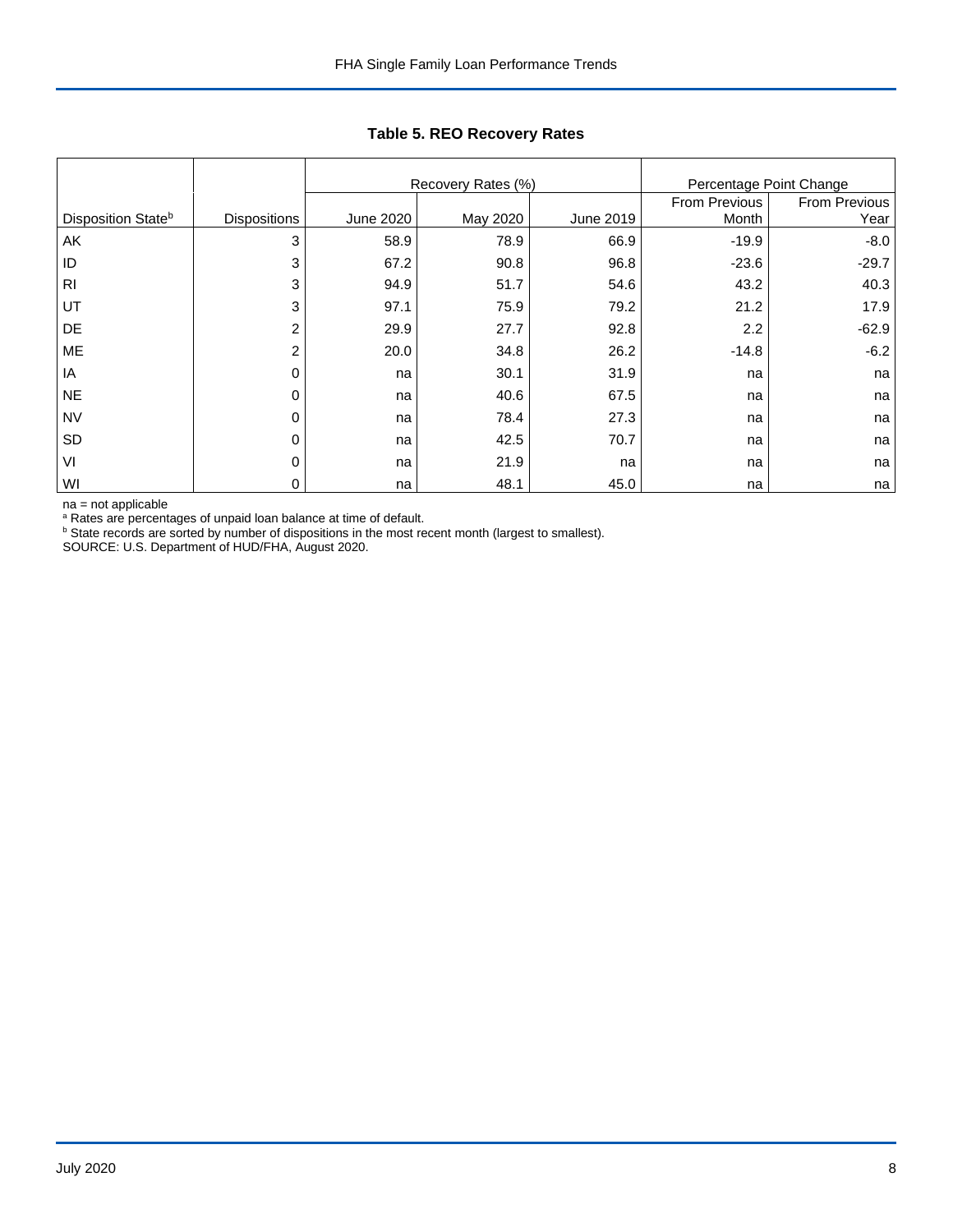|                                     | 2020    |         |         |         |         | 2019                          |         |         |                                                      |         |         |         |                |
|-------------------------------------|---------|---------|---------|---------|---------|-------------------------------|---------|---------|------------------------------------------------------|---------|---------|---------|----------------|
| <b>Disposition Month</b>            | Jun     | May     | Apr     | Mar     | Feb     | Jan                           | Dec     | Nov     | Oct                                                  | Sep     | Aug     | Jul     | Jun            |
|                                     |         |         |         |         |         |                               |         |         | Loss Components as Percent of Defaulted Loan Balance |         |         |         |                |
| Claim Expenses <sup>a</sup> (%)     | 18.28   | 19.19   | 20.19   | 19.56   | 21.27   | 21.09                         | 21.09   | 20.32   | 20.77                                                | 20.91   | 20.69   | 20.28   | 21.30          |
| Holding Costs <sup>b</sup> (%)      | 5.43    | 5.47    | 5.40    | 5.32    | 5.35    | 5.28                          | 5.33    | 5.37    | 5.59                                                 | 5.48    | 4.95    | 4.92    | 5.16           |
| Loss on Collateral <sup>c</sup> (%) | 20.78   | 21.29   | 20.13   | 22.08   | 22.88   | 22.78                         | 23.74   | 23.30   | 21.45                                                | 22.24   | 21.99   | 21.34   | 20.77          |
| Sales Expense (%)                   | 5.09    | 5.00    | 5.38    | 5.00    | 4.98    | 5.21                          | 4.82    | 5.04    | 4.95                                                 | 4.87    | 4.92    | 5.03    | 5.00           |
| Program Discounts <sup>d</sup> (%)  | 0.35    | 0.20    | 0.35    | 0.17    | 0.08    | 0.42                          | 0.08    | 0.36    | 0.22                                                 | 0.15    | 0.23    | 0.37    | 0.30           |
| Net Loss Rate <sup>e</sup> (%)      | 47.28   | 49.14   | 50.32   | 50.74   | 52.97   | 53.28                         | 53.92   | 52.74   | 51.09                                                | 52.20   | 51.56   | 51.10   | 52.12          |
|                                     |         |         |         |         |         | <b>Average Amount</b>         |         |         |                                                      |         |         |         |                |
| Average Dollar Loss (\$)            | 57,382  | 60,514  | 59,237  | 60,393  | 61.801  | 63,074                        | 64,957  | 63,610  | 60.638                                               | 61,951  | 64,112  | 62.188  | 62,780         |
| Average Unpaid Balance (\$)         | 121,368 | 123,147 | 117,713 | 119,019 | 116,676 | 118,393                       | 120,466 | 120,619 | 118,699                                              | 118,689 | 124,333 | 121,692 | 120,460        |
|                                     |         |         |         |         |         | <b>Occurrence Counts</b>      |         |         |                                                      |         |         |         |                |
| Number of Dispositions              | 1,445   | 1,561   | 1,212   | 1,480   | 1,453   | 1,430                         | 1,291   | 1,191   | 1,276                                                | 1,061   | 1,201   | 1,255   | 1,159          |
| <b>Number of Discounts</b>          | 8       | 5       | 8       | 6       | 2       | 9                             | 3       | 8       | 8                                                    | 5       |         | 8       | $\overline{7}$ |
| <b>Stage</b>                        |         |         |         |         |         | <b>Average Time in Months</b> |         |         |                                                      |         |         |         |                |
| Delinquency <sup>f</sup>            | 9.8     | 9.9     | 10.0    | 9.6     | 9.9     | 9.5                           | 9.8     | 10.5    | 10.5                                                 | 10.3    | 10.5    | 10.1    | 10.3           |
| Foreclosure <sup>g</sup>            | 11.1    | 11.5    | 10.7    | 10.5    | 11.9    | 11.7                          | 12.1    | 12.1    | 12.5                                                 | 12.2    | 11.9    | 12.2    | 11.9           |
| Deed Transferh                      | 10.9    | 11.3    | 10.8    | 11.1    | 11.3    | 11.5                          | 11.7    | 11.8    | 11.9                                                 | 12.3    | 12.3    | 12.3    | 11.8           |
| <b>REO</b>                          | 4.6     | 4.7     | 4.4     | 4.4     | 4.5     | 4.4                           | 4.4     | 4.4     | 4.3                                                  | 4.5     | 4.3     | 4.1     | 4.2            |
| All Stages                          | 36.3    | 37.4    | 36.0    | 35.6    | 37.5    | 37.1                          | 37.8    | 38.7    | 39.2                                                 | 39.3    | 38.9    | 38.6    | 38.2           |

<span id="page-9-0"></span>**Table 6. REO Components of Loss by Property Disposition Month**

<sup>a</sup> Includes interest on principal.

**b** Management, maintenance, repairs, administration, and security, net of rent and other income.

<sup>c</sup> Value when foreclosed (UPB) minus value received in REO; does not include Streamline refinances.

<sup>d</sup> Rate over all dispositions; effect is greater in the cases where a discount actually is given.

<sup>e</sup> Profit (loss) divided by Unpaid Principal Balance (UPB). The listed cost categories are not exhaustive, and they will not sum to the loss rate

<sup>f</sup> First missed payment to date foreclosure initiated.

<sup>g</sup> Initiation of foreclosure proceedings to auction date.

h Auction date to HUD acquisition date.